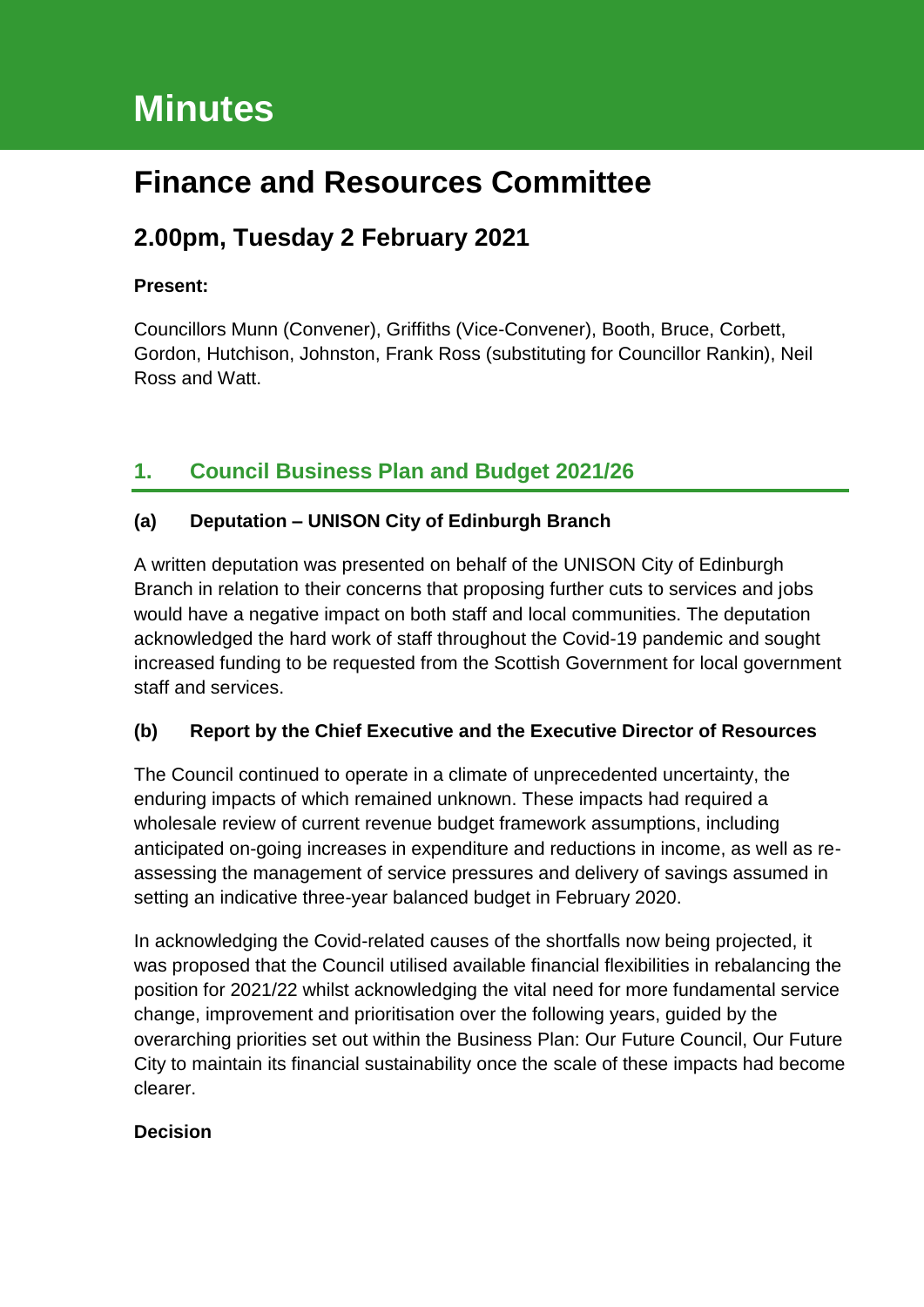- 1) To note the impact of the updated review of savings deliverability, management of pressures and other key financial planning assumptions on the in-year savings requirements over the period of the budget framework.
- 2) To note the timescales for confirmation of the 2021/22 Local Government Finance Settlement.
- 3) To note the proposed adoption of financial flexibilities as set out which, alongside approval of the new savings proposals outlined within the report, would allow the Council to set a balanced budget in 2021/22 based on current planning assumptions.
- 4) To note, that the three-year Council Business Plan: Our Future Council, Our Future City brought together our strategic priorities into a single plan responding to the need for change and should be read alongside the draft budget.
- 5) To note that a new planning and performance framework would be developed to provide a clear link between our business plan, key strategies, annual directorate plans and the underlying performance framework including benchmarking. The framework would be underpinned by a cycle of 'plan, do, check and review and act' at all levels and would drive a culture of continuous improvement.
- 6) To note that a further update would be reported to members once the implications for the Council of the Local Government Finance Settlement (LGFS) were known.
- 7) To note the potential areas, utilising Spend to Save funding, to inform the development of specific projects promoting a Green Recovery.
- 8) To refer, subject to any revisions in light of the LGFS announcement, the report to Council as part of setting the revenue and capital budgets on 18 February 2021.

(References – Act of Council (no. 2) of 20 February 2020; report by the Chief Executive and the Executive Director of Resources, submitted.)

## **2. Council Business Plan and Budget 2021/26 - Risks and Reserves**

The Finance and Resources Committee were advised of the risks inherent in the revenue and capital budget framework and the range of measures and provisions established to mitigate these.

The level of reserves held and the purposes for which they were maintained were outlined, including consideration of the adequacy of the balances held to mitigate against known risks. A proposed realignment and reprioritisation of the Council's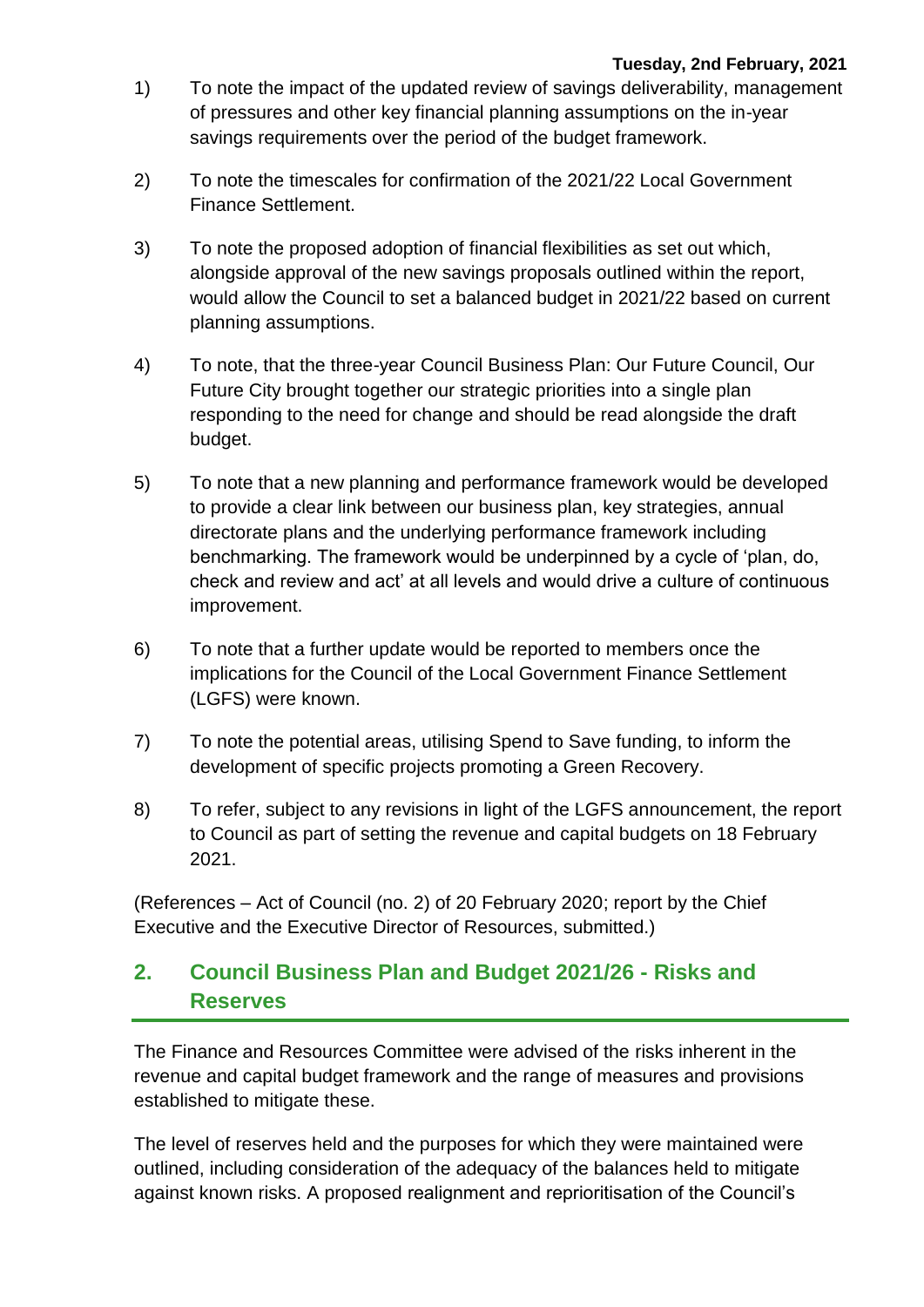usable reserves were set out in light of the potential additional impacts of the Covid-19 pandemic and wider risk factors.

### **Decision**

- 1) To note the report and the proposed realignment and reprioritisation of the Council's usable reserves in light of the potential additional impacts of the Covid-19 pandemic and wider risk factors.
- 2) To remit the report to The City of Edinburgh Council for approval on 18 February 2021 as part of the budget-setting process.

(Reference – report by the Executive Director of Resources, submitted.)

## **3. Sustainable Capital Budget Strategy 2021-2031**

The priorities for Council capital investment were detailed, in alignment with the new Council Business Plan, over the medium to long-term. A plan was set out to address how these could be funded.

#### **Decision**

- 1) To note the report and refer it to the Council's budget meeting on 18 February 2021.
- 2) To note that the announcement of the provisional Local Government Finance Settlement was expected on 28 January 2021 and that any subsequent changes to grant figures assumed in this report would be reported back to Council on 18 February 2021.
- 3) To note that delivery of funded capital expenditure priorities would be dependent on the achievement of a balanced medium-term revenue budget.
- 4) To note that capital expenditure priorities were being considered in line with the Council's priorities and approach proposed under the Adaptation and Renewal Programme outlined in the new Council Business Plan.
- 5) To note that budgets for lending to Edinburgh Living from 2021-22 onwards were based on the pipeline of development and would be subject to annual approval from Finance and Resources Committee and Council.
- 6) To note the proposed ring-fencing status of capital receipts in Appendix 4 of the report by the Executive Director of Resources, subject to approval by Council on 18 February 2021 as part of the budget setting.
- 7) To note the proposed use of £4.242m contingency funding for North Bridge Refurbishment, subject to approval by Council on 18 February 2021 as part of the budget setting.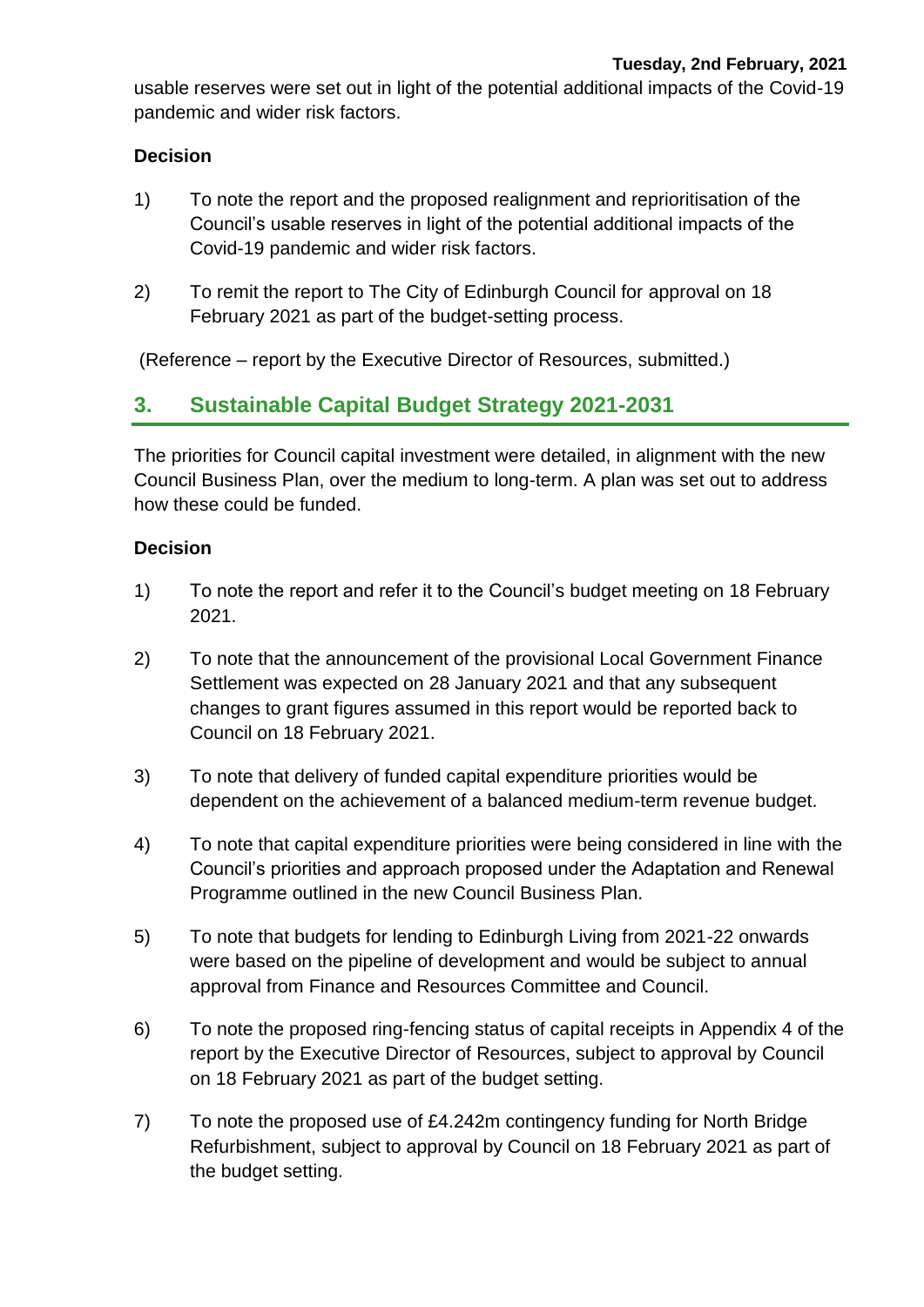(References – Act of Council (no. 2) of 20 February 2020; report by the Executive Director of Resources, submitted.)

## **4. Housing Revenue Account (HRA) Budget Strategy (2021-2031)**

The HRA Budget Strategy was presented, also noted by Housing, Homelessness and Fair Work Committee in November 2020, and an holistic area-based approach to investment was set out that would focus on buildings and the wider neighbourhood, to create places where people would want to live that would keep them safe, secure, healthy and connected. The £2.8 billion investment, an increase of around £320 million on the previous year's plan, would act as a catalyst for wider area improvements and support the delivery of a brownfield first strategy as set out in Choices for City Plan. It would also support delivery of Council commitments on affordable housing and net zero carbon by 2030.

### **Decision**

- 1) To agree to refer the 2021/22 budget, draft five-year capital investment programme, and the rent levels for 2021/22 set out in Appendices 2, 3 and 4 of the report by the Executive Director of Place to the Council budget meeting for approval.
- 2) To note the outcome of the annual budget consultation.
- 3) To note the proposed £2.8 billion ten-year investment programme to deliver Council commitments, including the delivery of new homes, the modernisation of existing homes and the commitment to deliver zero carbon emissions by 2030.
- 4) To note the risks to the delivery of the HRA budget strategy set out at paragraph 4.29 of the report and the mitigating actions.

(References – Housing, Homelessness and Fair Work Committee of 5 November 2020 (item 7); report by the Executive Director of Place, submitted.)

## **5. Budget Insights 2020**

The response to the Council's engagement on budget priorities for 2021/22 and beyond was summarised, including relevant supporting material from other engagement activity on priorities and life experiences during the Covid-19 pandemic.

### **Decision**

- 1) To note the report.
- 2) To refer the report with associated budget papers to Council.

(Reference – report by the Chief Executive, submitted.)